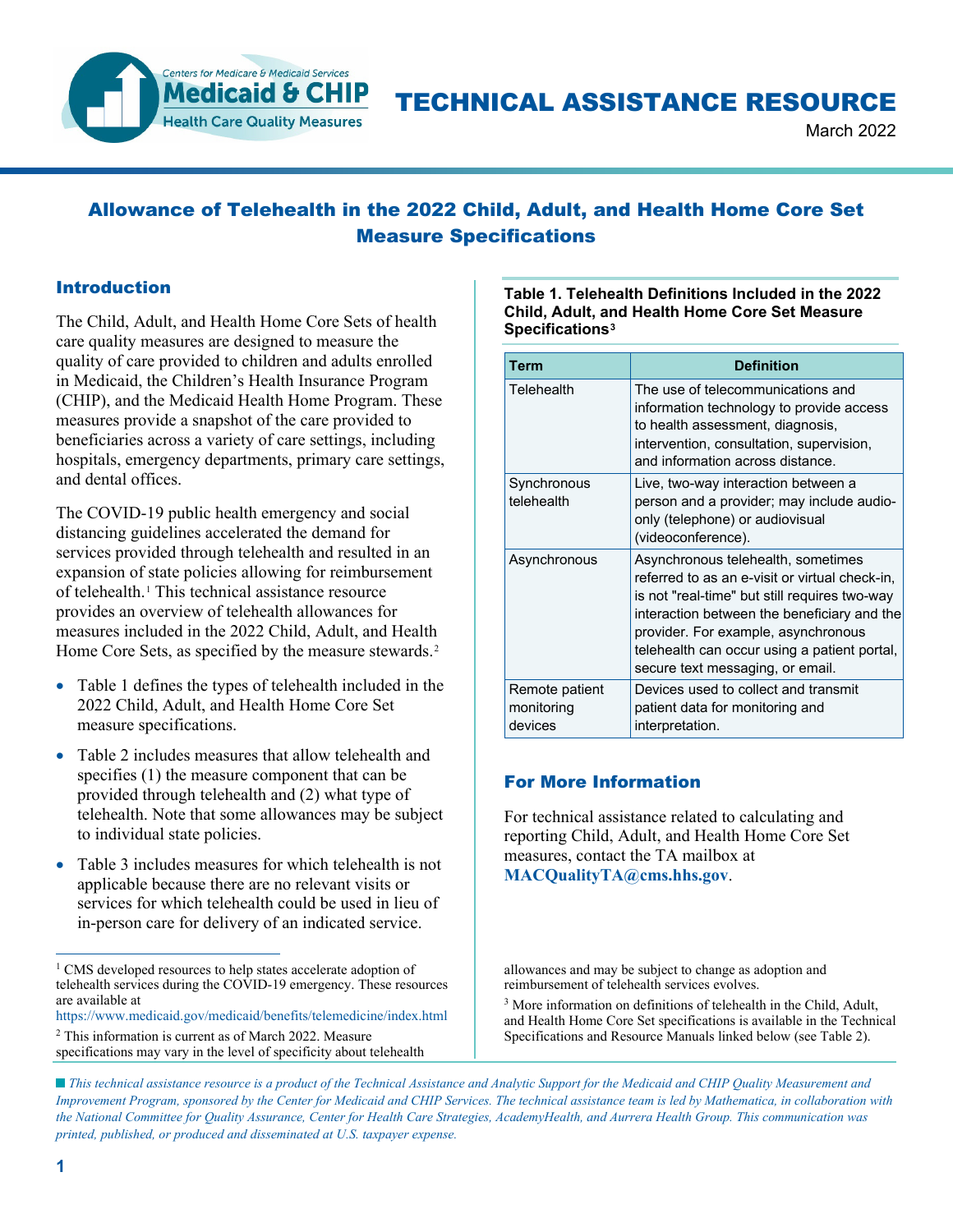## **Table 2. 2022 Child, Adult, and Health Home Core Set Measures that Allow Telehealth**

| <b>Measure Name</b>                                                                                    | <b>Core Set</b> | <b>Measure</b><br><b>Steward</b> | <b>Numerator</b>                                                                                               | <b>Denominator</b>                                                                                                                                                                                     | <b>Exclusions</b>                                                                                                                                                                              |
|--------------------------------------------------------------------------------------------------------|-----------------|----------------------------------|----------------------------------------------------------------------------------------------------------------|--------------------------------------------------------------------------------------------------------------------------------------------------------------------------------------------------------|------------------------------------------------------------------------------------------------------------------------------------------------------------------------------------------------|
| <b>Adherence to Antipsychotic</b><br><b>Medications for Individuals With</b><br>Schizophrenia (SAA-AD) | Adult           | <b>NCQA</b>                      | Not applicable                                                                                                 | Visits used to identify the<br>denominator can be asynchronous<br>two-way communication,<br>synchronous (real-time)<br>audiovisual telehealth, or<br>synchronous (real-time) audio-<br>only telehealth | Visits used to identify exclusions<br>can be asynchronous two-way<br>communication, synchronous<br>(real-time) audiovisual telehealth,<br>or synchronous (real-time) audio-<br>only telehealth |
| <b>Antidepressant Medication</b><br><b>Management (AMM-AD)</b>                                         | Adult           | <b>NCQA</b>                      | Not applicable                                                                                                 | Not applicable                                                                                                                                                                                         | Visits used to identify exclusions<br>can be asynchronous two-way<br>communication, synchronous<br>(real-time) audiovisual telehealth,<br>or synchronous (real-time) audio-<br>only telehealth |
| <b>Asthma Medication Ratio</b><br>(AMR-CH/AD)                                                          | Adult, Child    | <b>NCQA</b>                      | Not applicable                                                                                                 | Visits used to identify the<br>denominator can be asynchronous<br>two-way communication,<br>synchronous (real-time)<br>audiovisual telehealth, or<br>synchronous (real-time) audio-<br>only telehealth | Not applicable                                                                                                                                                                                 |
| <b>Avoidance of Antibiotic</b><br><b>Treatment in Adults with Acute</b><br><b>Bronchitis (AAB-AD)</b>  | Adult           | <b>NCQA</b>                      | Not applicable                                                                                                 | Visits used to identify the<br>denominator can be asynchronous<br>two-way communication,<br>synchronous (real-time)<br>audiovisual telehealth, or<br>synchronous (real-time) audio-<br>only telehealth | Not applicable                                                                                                                                                                                 |
| <b>Breast Cancer Screening</b><br>(BCS-AD)                                                             | Adult           | <b>NCQA</b>                      | Not applicable                                                                                                 | Not applicable                                                                                                                                                                                         | Visits used to identify exclusions<br>can be asynchronous two-way<br>communication, synchronous<br>(real-time) audiovisual telehealth,<br>or synchronous (real-time) audio-<br>only telehealth |
| <b>Child and Adolescent Well-Care</b><br><b>Visits (WCV-CH)</b>                                        | Child           | <b>NCQA</b>                      | Well-care visits used to identify<br>the numerator can be<br>synchronous (real-time)<br>audiovisual telehealth | Not applicable                                                                                                                                                                                         | Not applicable                                                                                                                                                                                 |

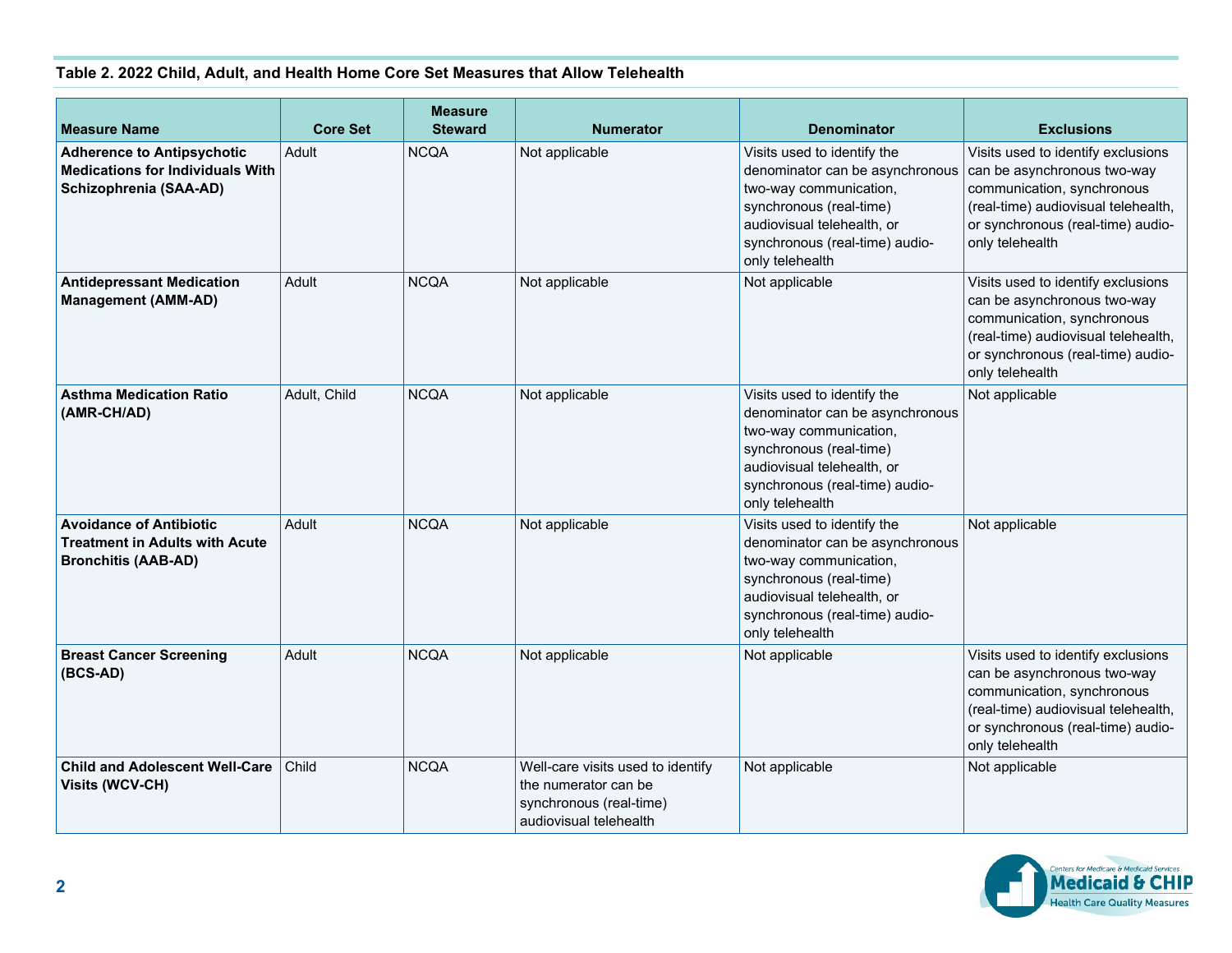| <b>Measure Name</b>                                                                            | <b>Core Set</b>       | <b>Measure</b><br><b>Steward</b> | <b>Numerator</b>                                                                                                                                                                                                                                 | <b>Denominator</b>                                                                                                                                                                                     | <b>Exclusions</b>                                                                                                                                                                                                                                                                              |
|------------------------------------------------------------------------------------------------|-----------------------|----------------------------------|--------------------------------------------------------------------------------------------------------------------------------------------------------------------------------------------------------------------------------------------------|--------------------------------------------------------------------------------------------------------------------------------------------------------------------------------------------------------|------------------------------------------------------------------------------------------------------------------------------------------------------------------------------------------------------------------------------------------------------------------------------------------------|
| <b>Colorectal Cancer Screening</b><br>(COL-AD/HH)                                              | Adult, Health<br>Home | <b>NCQA</b>                      | Not applicable                                                                                                                                                                                                                                   | Not applicable                                                                                                                                                                                         | Visits used to identify exclusions<br>can be asynchronous two-way<br>communication, synchronous<br>(real-time) audiovisual telehealth,<br>or synchronous (real-time) audio-<br>only telehealth                                                                                                 |
| <b>Comprehensive Diabetes Care:</b><br>Hemoglobin A1c (HbA1c) Poor<br>Control (>9.0%) (HPC-AD) | Adult                 | <b>NCQA</b>                      | Not applicable                                                                                                                                                                                                                                   | Visits used to identify the<br>denominator can be asynchronous<br>two-way communication,<br>synchronous (real-time)<br>audiovisual telehealth, or<br>synchronous (real-time) audio-<br>only telehealth | Visits used to identify exclusions<br>can be asynchronous two-way<br>communication, synchronous<br>(real-time) audiovisual telehealth,<br>or synchronous (real-time) audio-<br>only telehealth                                                                                                 |
| <b>Concurrent Use of Opioids and</b><br><b>Benzodiazepines (COB-AD)</b>                        | Adult                 | <b>PQA</b>                       | Not applicable                                                                                                                                                                                                                                   | Not applicable                                                                                                                                                                                         | Codes used to identify exclusions<br>are not limited to any specific care<br>setting                                                                                                                                                                                                           |
| <b>Contraceptive Care - All</b><br>Women (CCW-CH/AD)                                           | Child, Adult          | <b>OPA</b>                       | Some contraceptive services used<br>to identify the numerator may be<br>provided through synchronous<br>(real-time) audiovisual telehealth<br>or synchronous (real-time) audio-<br>only telehealth, if allowed by state<br>policies <sup>a</sup> | Not applicable                                                                                                                                                                                         | Some services used to identify<br>some exclusions (current<br>pregnancy and infecundity for<br>non-contraceptive reasons) can<br>identified through synchronous<br>(real-time) audiovisual telehealth<br>or synchronous (real-time) audio-<br>only telehealth, if allowed by state<br>policies |
| <b>Contraceptive Care -</b><br><b>Postpartum Women</b><br>(CCP-CH/AD)                          | Child, Adult          | <b>OPA</b>                       | Some contraceptive services used<br>to identify the numerator may be<br>provided through synchronous<br>(real-time) audiovisual telehealth<br>or synchronous (real-time) audio-<br>only telehealth, if allowed by state<br>policies <sup>b</sup> | Not applicable                                                                                                                                                                                         | Not applicable                                                                                                                                                                                                                                                                                 |
| <b>Controlling High Blood</b><br>Pressure (CBP-AD/HH)                                          | Adult, Health<br>Home | <b>NCQA</b>                      | Blood pressure readings used to<br>identify the numerator can occur<br>during asynchronous two-way<br>communication, synchronous<br>(real-time) audiovisual telehealth,<br>or synchronous (real-time) audio-<br>only telehealth                  | Visits used to identify the<br>denominator can be asynchronous<br>two-way communication,<br>synchronous (real-time)<br>audiovisual telehealth, or<br>synchronous (real-time) audio-<br>only telehealth | Visits used to identify the<br>exclusions can be asynchronous<br>two-way communication,<br>synchronous (real-time)<br>audiovisual telehealth, or<br>synchronous (real-time) audio-<br>only telehealth                                                                                          |

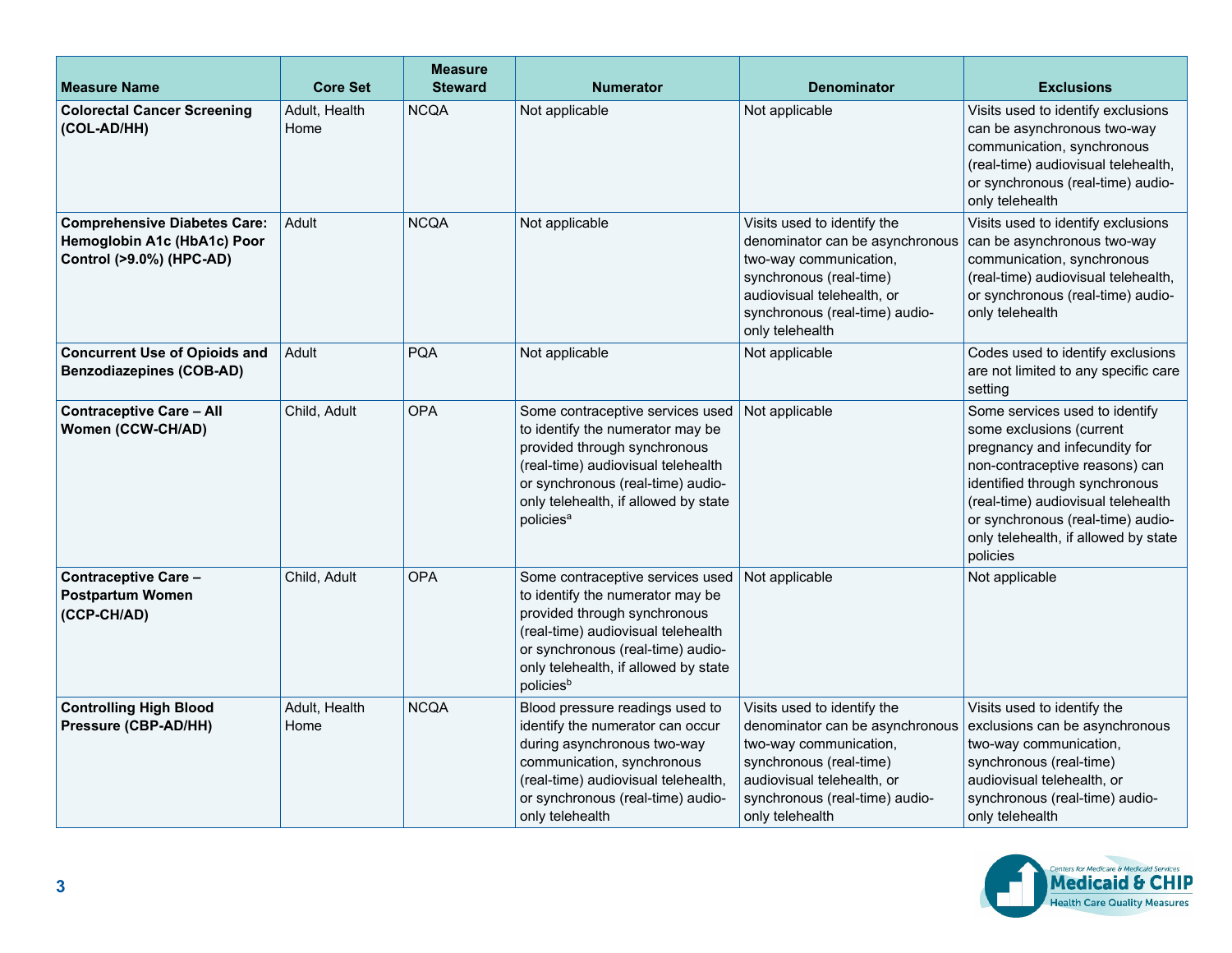| <b>Measure Name</b>                                                                                                                                    | <b>Core Set</b>                     | <b>Measure</b><br><b>Steward</b> | <b>Numerator</b>                                                                                                                                                                                                                                                                 | <b>Denominator</b>                                                                                                                                                                                     | <b>Exclusions</b>                                                                                                                                                                              |
|--------------------------------------------------------------------------------------------------------------------------------------------------------|-------------------------------------|----------------------------------|----------------------------------------------------------------------------------------------------------------------------------------------------------------------------------------------------------------------------------------------------------------------------------|--------------------------------------------------------------------------------------------------------------------------------------------------------------------------------------------------------|------------------------------------------------------------------------------------------------------------------------------------------------------------------------------------------------|
| Developmental Screening in the<br><b>First Three Years of Life</b><br>(DEV-CH)                                                                         | Child                               | OHSU                             | Developmental screenings used to<br>identify the numerator can be<br>scored, reviewed, and<br>communicated with the family<br>through synchronous (real-time)<br>audiovisual telehealth or<br>synchronous (real-time) audio-<br>only telehealth, if allowed by state<br>policies | Not applicable                                                                                                                                                                                         | Not applicable (no exclusions)                                                                                                                                                                 |
| Diabetes Care for People with<br><b>Serious Mental Illness:</b><br>Hemoglobin A1c (HbA1c) Poor<br>Control (>9.0%) (HPCMI-AD)                           | Adult                               | <b>NCQA</b>                      | Not applicable                                                                                                                                                                                                                                                                   | Visits used to identify the<br>denominator can be asynchronous<br>two-way communication,<br>synchronous (real-time)<br>audiovisual telehealth, or<br>synchronous (real-time) audio-<br>only telehealth | Visits used to identify exclusions<br>can be asynchronous two-way<br>communication, synchronous<br>(real-time) audiovisual telehealth,<br>or synchronous (real-time) audio-<br>only telehealth |
| <b>Diabetes Screening for People</b><br>With Schizophrenia or Bipolar<br><b>Disorder Who Are Using</b><br><b>Antipsychotic Medications</b><br>(SSD-AD) | Adult                               | <b>NCQA</b>                      | Not applicable                                                                                                                                                                                                                                                                   | Visits used to identify the<br>denominator can be asynchronous<br>two-way communication,<br>synchronous (real-time)<br>audiovisual telehealth, or<br>synchronous (real-time) audio-<br>only telehealth | Visits used to identify exclusions<br>can be asynchronous two-way<br>communication, synchronous<br>(real-time) audiovisual telehealth,<br>or synchronous (real-time) audio-<br>only telehealth |
| <b>Follow-Up After Emergency</b><br><b>Department Visit for Alcohol</b><br>and Other Drug Abuse or<br>Dependence (FUA-CH/AD/HH)                        | Child, Adult,<br><b>Health Home</b> | <b>NCQA</b>                      | Follow-up visits used to identify<br>the numerator can be<br>asynchronous two-way<br>communication, synchronous<br>(real-time) audiovisual telehealth,<br>or synchronous (real-time) audio-<br>only telehealth                                                                   | Not applicable                                                                                                                                                                                         | Not applicable                                                                                                                                                                                 |
| <b>Follow-Up After Emergency</b><br><b>Department Visit for Mental</b><br>Illness (FUM-CH/AD/HH)                                                       | Child, Adult,<br><b>Health Home</b> | <b>NCQA</b>                      | Follow-up visits used to identify<br>the numerator can be<br>asynchronous two-way<br>communication, synchronous<br>(real-time) audiovisual telehealth,<br>or synchronous (real-time) audio-<br>only telehealth                                                                   | Not applicable                                                                                                                                                                                         | Not applicable                                                                                                                                                                                 |

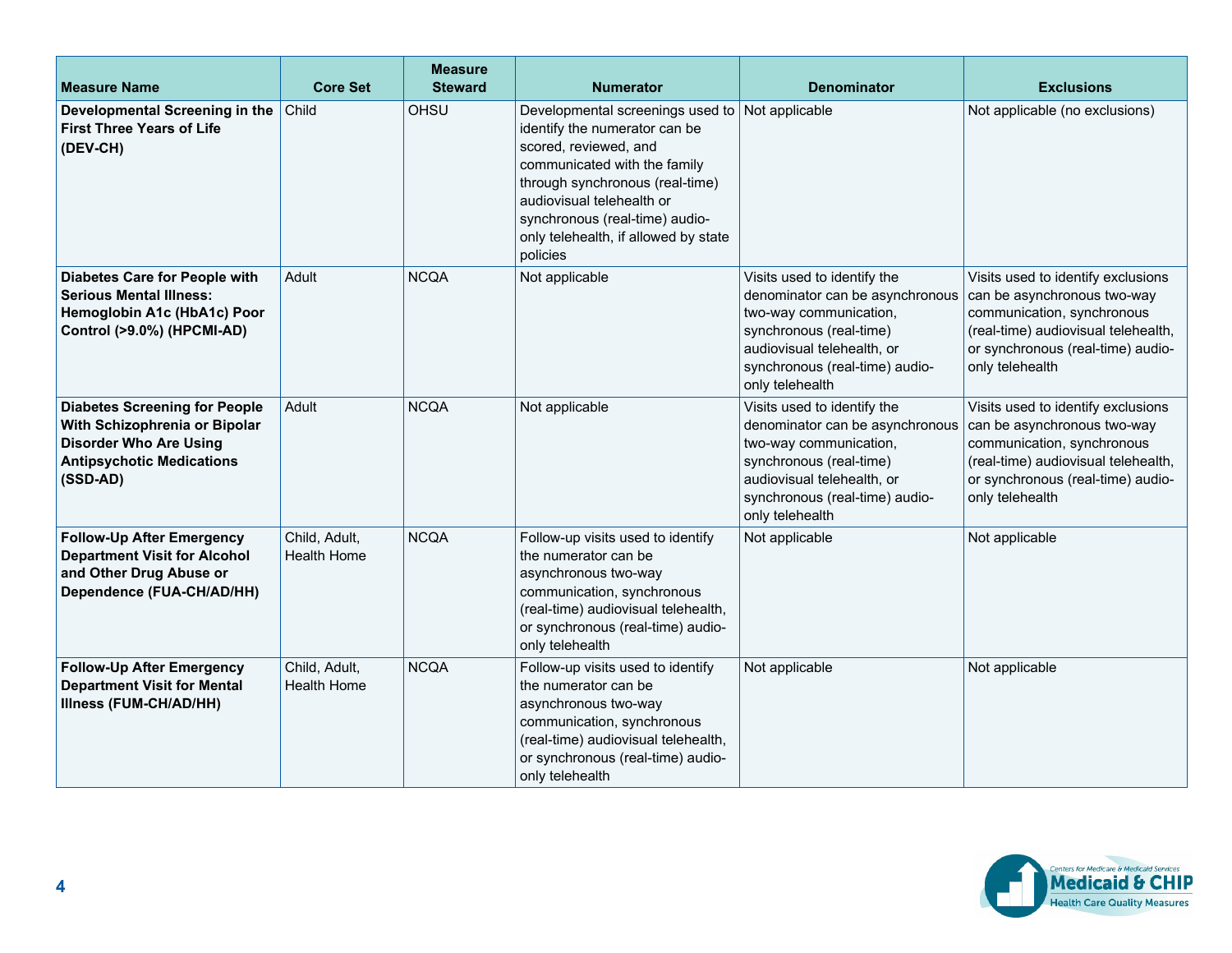| <b>Measure Name</b>                                                                                                                | <b>Core Set</b>                     | <b>Measure</b><br><b>Steward</b> | <b>Numerator</b>                                                                                                                                                                                               | <b>Denominator</b>                                                                                                                                                                                                                                               | <b>Exclusions</b>              |
|------------------------------------------------------------------------------------------------------------------------------------|-------------------------------------|----------------------------------|----------------------------------------------------------------------------------------------------------------------------------------------------------------------------------------------------------------|------------------------------------------------------------------------------------------------------------------------------------------------------------------------------------------------------------------------------------------------------------------|--------------------------------|
| Follow-Up After Hospitalization<br>for Mental Illness<br>(FUH-CH/AD/HH)                                                            | Child. Adult.<br><b>Health Home</b> | <b>NCQA</b>                      | Follow-up visits used to identify<br>the numerator can be<br>synchronous (real-time)<br>audiovisual telehealth or<br>synchronous (real-time) audio-<br>only telehealth                                         | Not applicable                                                                                                                                                                                                                                                   | Not applicable                 |
| Follow-Up Care for Children<br><b>Prescribed Attention-</b><br><b>Deficit/Hyperactivity Disorder</b><br>(ADHD) Medication (ADD-CH) | Child                               | <b>NCQA</b>                      | Follow-up visits used to identify<br>the numerator can be<br>asynchronous two-way<br>communication, synchronous<br>(real-time) audiovisual telehealth,<br>or synchronous (real-time) audio-<br>only telehealth | Not applicable                                                                                                                                                                                                                                                   | Not applicable                 |
| <b>HIV Viral Load Suppression</b><br>(HVL-AD)                                                                                      | Adult                               | <b>HRSA</b>                      | Not applicable                                                                                                                                                                                                 | Visits used to identify the<br>denominator can be synchronous<br>(real-time) audiovisual telehealth,<br>or synchronous (real-time) audio-<br>only telehealth                                                                                                     | Not applicable (no exclusions) |
| Initiation and Engagement of<br><b>Alcohol and Other Drug Abuse</b><br>or Dependence Treatment<br>(IET-AD/HH)                      | Adult, Health<br>Home               | <b>NCQA</b>                      | Visits used to identify the<br>numerator can be asynchronous<br>two-way communication,<br>synchronous (real-time)<br>audiovisual telehealth, or<br>synchronous (real-time) audio-<br>only telehealth           | Visits used to identify the<br>denominator can be asynchronous<br>two-way communication,<br>synchronous (real-time)<br>audiovisual telehealth, or<br>synchronous (real-time) audio-<br>only telehealth                                                           | Not applicable (no exclusions) |
| <b>Plan All-Cause Readmissions</b><br>(PCR-AD/HH)                                                                                  | Adult, Health<br>Home               | <b>NCQA</b>                      | Not applicable                                                                                                                                                                                                 | Diagnoses that occurred during<br>synchronous (real-time)<br>audiovisual telehealth or<br>synchronous (real-time) audio-<br>only telehealth may be used for<br>the risk adjustment calculation,<br>which is used to obtain the count<br>of expected readmissions | Not applicable                 |
| <b>Prenatal and Postpartum Care:</b><br><b>Timeliness of Prenatal Care</b><br>(PPC-CH)                                             | Child                               | <b>NCQA</b>                      | Prenatal visits used to identify the<br>numerator can be asynchronous<br>two-way communication,<br>synchronous (real-time)<br>audiovisual telehealth, or<br>synchronous (real-time) audio-<br>only telehealth  | Not applicable                                                                                                                                                                                                                                                   | Not applicable                 |

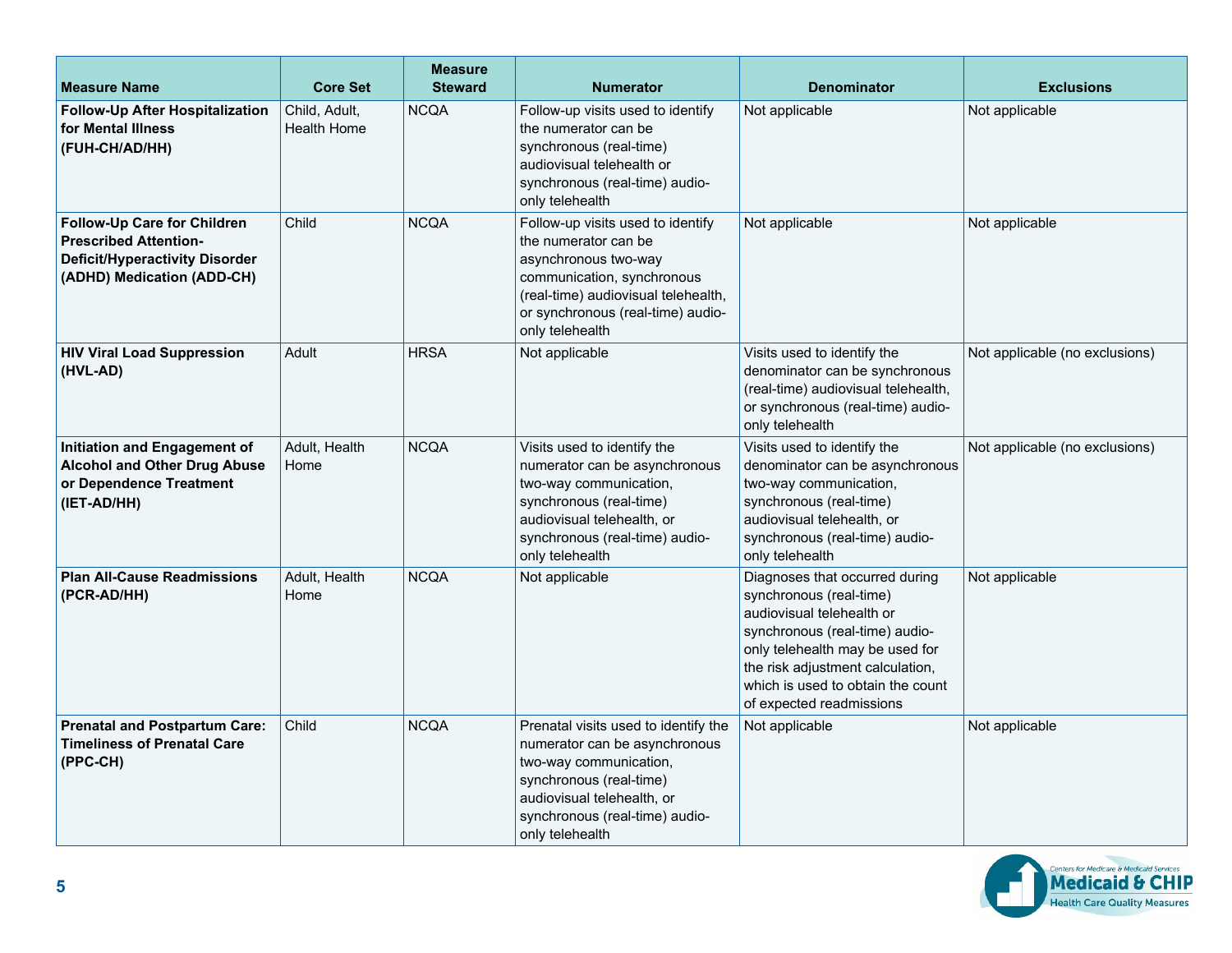| <b>Measure Name</b>                                                                                                                            | <b>Core Set</b>                     | <b>Measure</b><br><b>Steward</b> | <b>Numerator</b>                                                                                                                                                                                                | <b>Denominator</b>                                                                                                                            | <b>Exclusions</b>                                                                                                                                                                              |
|------------------------------------------------------------------------------------------------------------------------------------------------|-------------------------------------|----------------------------------|-----------------------------------------------------------------------------------------------------------------------------------------------------------------------------------------------------------------|-----------------------------------------------------------------------------------------------------------------------------------------------|------------------------------------------------------------------------------------------------------------------------------------------------------------------------------------------------|
| <b>Prenatal and Postpartum Care:</b><br><b>Postpartum Care (PPC-AD)</b>                                                                        | Adult                               | <b>NCQA</b>                      | Postpartum visits used to identify<br>the numerator can be<br>asynchronous two-way<br>communication, synchronous<br>(real-time) audiovisual telehealth,<br>or synchronous (real-time) audio-<br>only telehealth | Not applicable                                                                                                                                | Not applicable                                                                                                                                                                                 |
| <b>Screening for Depression and</b><br><b>Follow-Up Plan</b><br>(CDF-CH/AD/HH) <sup>c</sup>                                                    | Child, Adult,<br><b>Health Home</b> | <b>CMS</b>                       | Patient encounters for this<br>measure can be conducted via<br>telehealth (e.g., encounters coded<br>with GQ, GT, 95, or POS 02<br>modifiers)                                                                   | Patient encounters for this<br>measure can be conducted via<br>telehealth (e.g., encounters coded<br>with GQ, GT, 95, or POS 02<br>modifiers) | Diagnosis codes for identifying<br>exclusions are not limited to any<br>specific care setting                                                                                                  |
| Use of First-Line Psychosocial<br><b>Care for Children and</b><br><b>Adolescents on Antipsychotics</b><br>(APP-CH)                             | Child                               | <b>NCQA</b>                      | Psychosocial care can be<br>provided through synchronous<br>(real-time) audiovisual telehealth                                                                                                                  | Not applicable                                                                                                                                | Visits used to identify exclusions<br>can be asynchronous two-way<br>communication, synchronous<br>(real-time) audiovisual telehealth,<br>or synchronous (real-time) audio-<br>only telehealth |
| Use of Opioids at High Dosage<br>in Persons Without Cancer<br>(OHD-AD)                                                                         | Adult                               | <b>PQA</b>                       | Not applicable                                                                                                                                                                                                  | Not applicable                                                                                                                                | Codes for identifying exclusions<br>are not limited to any specific care<br>setting                                                                                                            |
| Use of Pharmacotherapy for<br><b>Opioid Use Disorder</b><br>(OUD-AD/HH)                                                                        | Adult, Health<br>Home               | <b>CMS</b>                       | Not applicable                                                                                                                                                                                                  | The encounter used to identify the<br>denominator can be a telehealth<br>encounter, if allowed by state<br>policies                           | Not applicable (no exclusions)                                                                                                                                                                 |
| <b>Weight Assessment and</b><br><b>Counseling for Nutrition and</b><br><b>Physical Activity for</b><br><b>Children/Adolescents</b><br>(WCC-CH) | Child                               | <b>NCQA</b>                      | Codes for identifying numerators<br>are not limited to any specific care<br>setting                                                                                                                             | Visits used to identify the<br>denominator can be synchronous<br>(real-time) audiovisual telehealth                                           | Not applicable                                                                                                                                                                                 |
| <b>Well-Child Visits in the First 30</b><br>Months of Life (W30-CH)                                                                            | Child                               | <b>NCQA</b>                      | Well-care visits used to identify<br>the numerator can be<br>synchronous (real-time)<br>audiovisual telehealth                                                                                                  | Not applicable                                                                                                                                | Not applicable                                                                                                                                                                                 |

Source: Data for this table were provided by measure stewards and are current as of March 2022.

Notes: 'Not applicable' indicates that there are no relevant visits or services for which telehealth could be used in lieu of in-person care for delivery of an indicated service.

Measure specifications may vary in the level of specificity about telehealth allowances and may be subject to change as adoption and reimbursement of telehealth services evolve. More information about the measure technical specifications is available in the Core Set Resource Manuals at the links below. Please note that users will be required to accept the license agreement to access these resources.

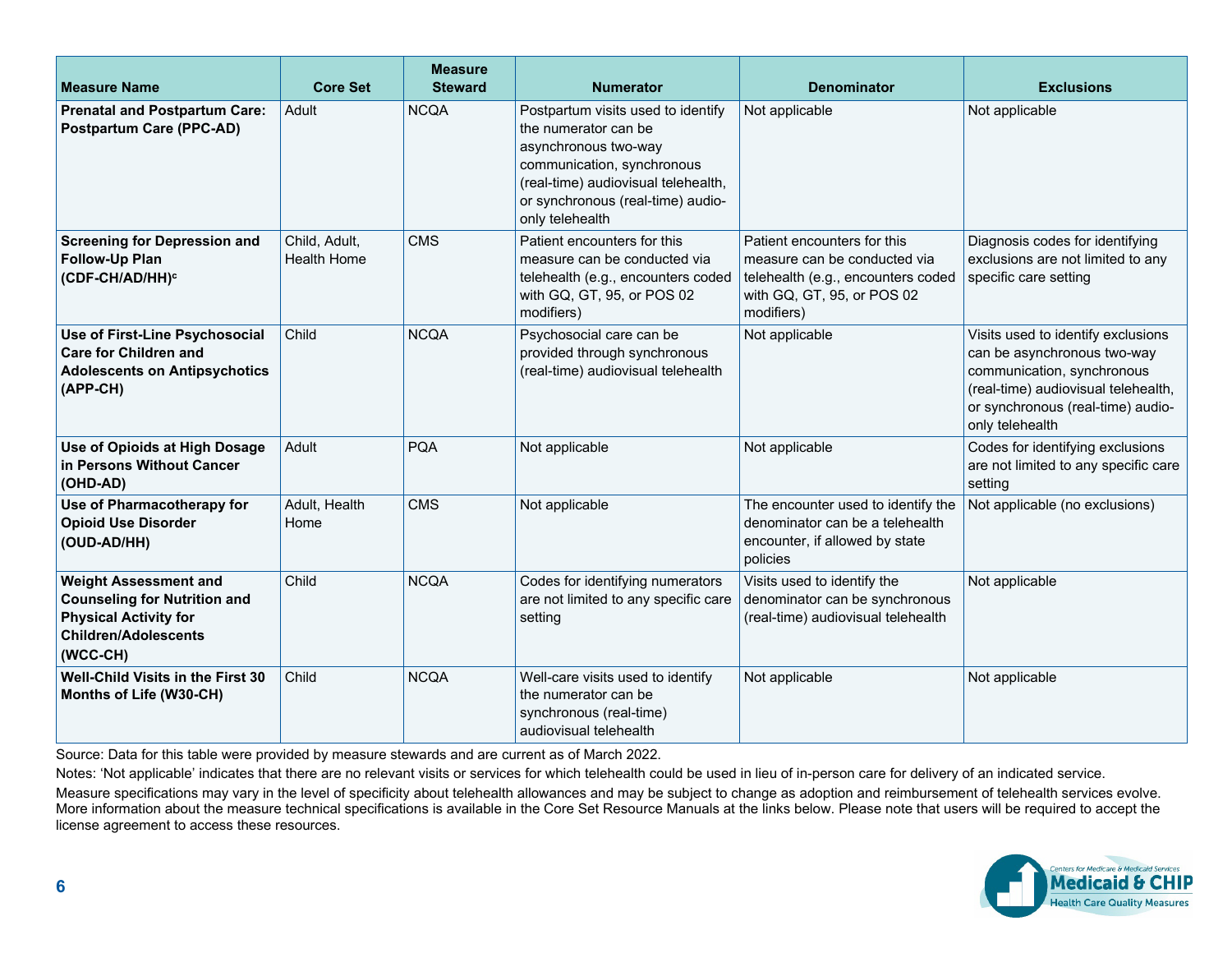Child Core Set Resource Manual: [https://www.medicaid.gov/medicaid/quality-of-care/downloads/medicaid-and-chip-child-core-set-manual.pdf.](https://www.medicaid.gov/medicaid/quality-of-care/downloads/medicaid-and-chip-child-core-set-manual.pdf) Adult Core Set Resource Manual: [https://www.medicaid.gov/medicaid/quality-of-care/downloads/medicaid-adult-core-set-manual.pdf.](https://www.medicaid.gov/medicaid/quality-of-care/downloads/medicaid-adult-core-set-manual.pdf) Health Home Core Set Resource Manual: [https://www.medicaid.gov/state-resource-center/medicaid-state-technical-assistance/downloads/FFY-2022-HH-Core-Set-Manual.pdf.](https://www.medicaid.gov/state-resource-center/medicaid-state-technical-assistance/downloads/FFY-2022-HH-Core-Set-Manual.pdf)

<sup>a</sup> The following contraceptive methods can be provided during a telehealth visit: oral contraceptive pills, contraceptive patch, contraceptive (vaginal) ring and surveillance of pills, patch, or ring. The following services cannot be provided through telehealth because they require the client to undergo an in-person procedure: female sterilization, IUD implant, and injection.

<sup>b</sup> The following contraceptive methods can be provided during a 60-day postpartum telehealth visit: oral contraceptive pills, contraceptive patch, contraceptive (vaginal) ring, and surveillance of pills, patch, or ring. The following services cannot be provided through telehealth because they require the client to undergo an in-person procedure: female sterilization, IUD implant, and injection.

<sup>c</sup> The CDF measure was originally specified for the Medicare program. State reimbursement policies determine whether telehealth is allowed for this measure for Core Set reporting. Acronyms: CDC = Centers for Disease Control and Prevention; CMS = Centers for Medicare & Medicaid Services; HRSA = Health Resources and Services Administration; NCQA = National Committee for Quality Assurance; OHSU = Oregon Health and Science University OPA = U.S. Office of Population Affairs; PQA = Pharmacy Quality Alliance.